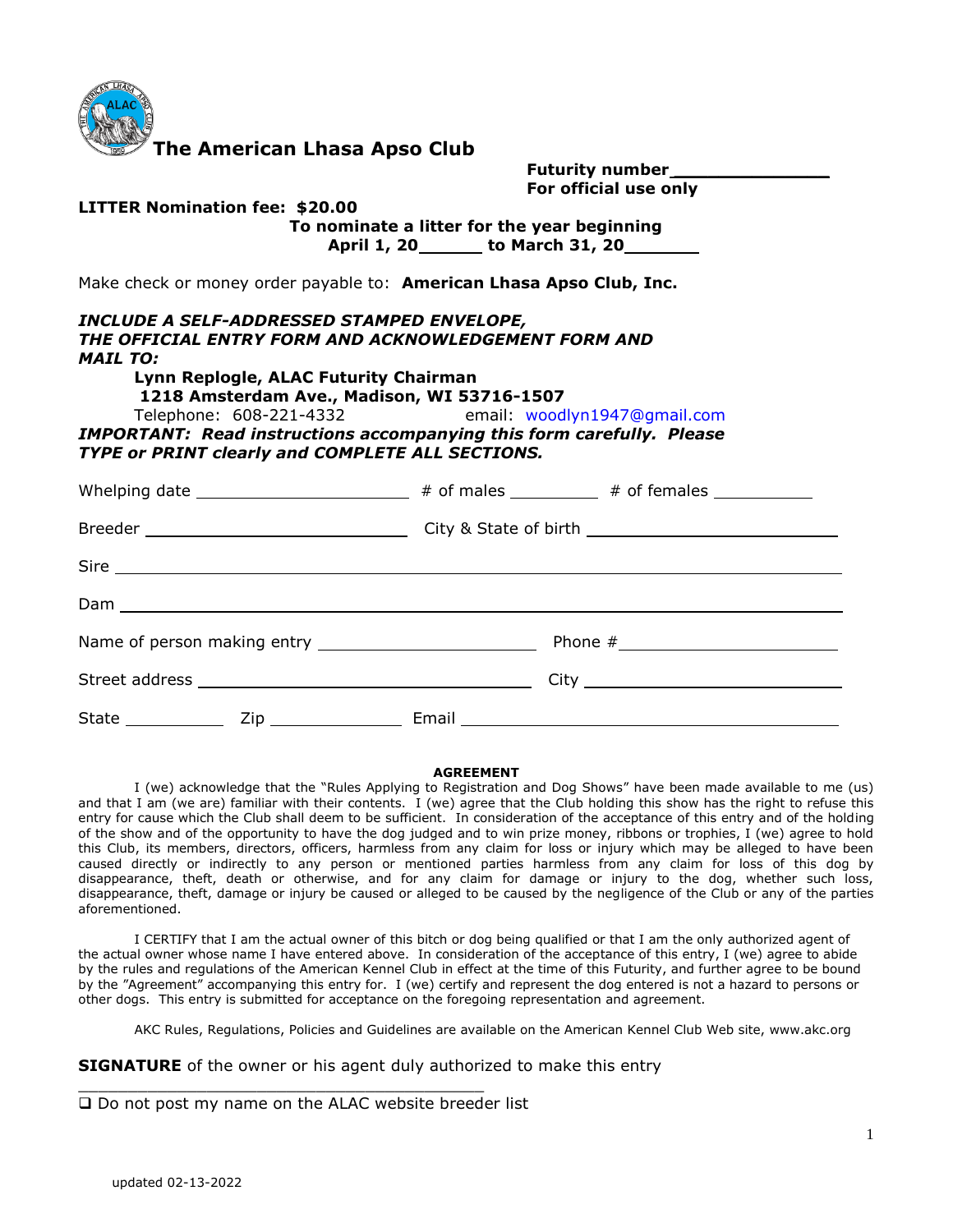

**The American Lhasa Apso Club, Inc.** 

**PREVIOUS FUTURITY NUMBER\_\_\_\_\_\_\_\_\_\_\_\_\_\_** 

 **MATURITY NUMBER\_\_\_\_\_\_\_\_\_\_\_\_\_\_\_\_\_\_\_\_\_\_**

**For official use only**

#### **MATURITY Nomination Fee: \$20 per animal**

Make check or money order payable to: **American Lhasa Apso Club, Inc.** 

*INCLUDE A SELF-ADDRESSED STAMPED ENVELOPE, THE OFFICIAL ENTRY FORM AND ACKNOWLEDGEMENT FORM AND MAIL TO:*  **Lynn Replogle, ALAC Futurity Chairman** 

 **1218 Amsterdam Ave., Madison, WI 53716-1507** 

Telephone: 608-221-4332 email: woodlyn@tds.net

*IMPORTANT: Read instructions accompanying this form carefully. Please TYPE or PRINT clearly and COMPLETE ALL SECTIONS.* 

| A <u>KC #:</u> |
|----------------|
|                |
|                |
|                |
|                |
|                |
|                |

#### **AGREEMENT**

 I (we) acknowledge that the "Rules Applying to Registration and Dog Shows" have been made available to me (us) and that I am (we are) familiar with their contents. I (we) agree that the Club holding this show has the right to refuse this entry for cause which the Club shall deem to be sufficient. In consideration of the acceptance of this entry and of the holding of the show and of the opportunity to have the dog judged and to win prize money, ribbons or trophies, I (we) agree to hold this Club, its members, directors, officers, harmless from any claim for loss or injury which may be alleged to have been caused directly or indirectly to any person or mentioned parties harmless from any claim for loss of this dog by disappearance, theft, death or otherwise, and for any claim for damage or injury to the dog, whether such loss, disappearance, theft, damage or injury be caused or alleged to be caused by the negligence of the Club or any of the parties aforementioned.

 I CERTIFY that I am the actual owner of this bitch or dog being qualified or that I am the only authorized agent of the actual owner whose name I have entered above. In consideration of the acceptance of this entry, I (we) agree to abide by the rules and regulations of the American Kennel Club in effect at the time of this Futurity, and further agree to be bound by the "Agreement" accompanying this entry for. I (we) certify and represent the dog entered is not a hazard to persons or other dogs. This entry is submitted for acceptance on the foregoing representation and agreement.

AKC Rules, Regulations, Policies and Guidelines are available on the American Kennel Club Web site, www.akc.org

**SIGNATURE** of the owner or his agent duly authorized to make this entry

| $\square$ Do not post my name on the ALAC website breeder list |  |  |  |  |  |  |  |  |  |  |
|----------------------------------------------------------------|--|--|--|--|--|--|--|--|--|--|
|----------------------------------------------------------------|--|--|--|--|--|--|--|--|--|--|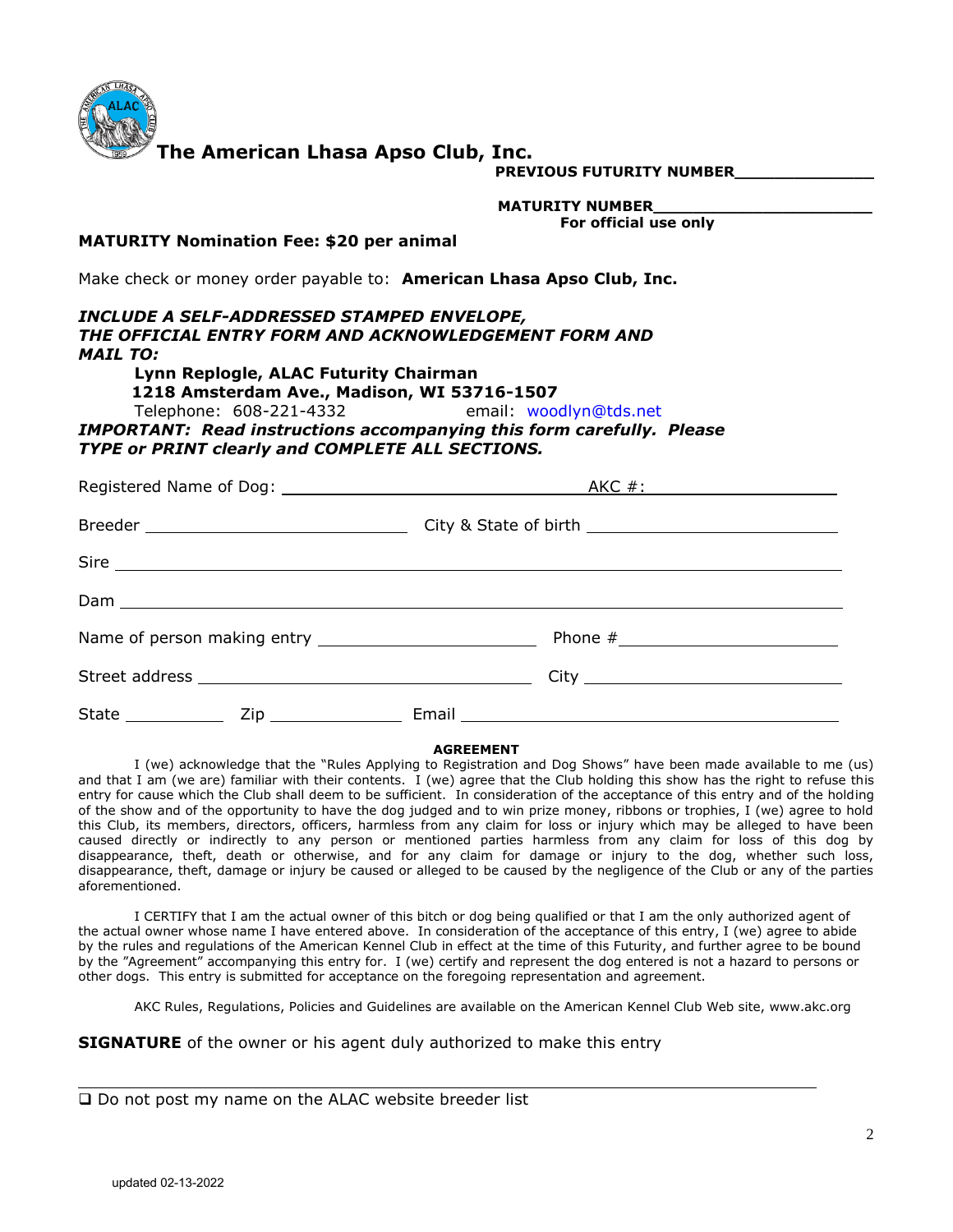A SELF-ADDRESSED, STAMPED ENVELOPE MUST BE INCLUDED WITH THIS FORM. The envelope will be used to return the form above which will be proof that your Futurity Nomination has been recorded. This acknowledgement will be returned to you within 30 days of the postmark of your application.

 In the event that this form is not returned to you within 30 days of your date of application, you will have 14 days in which to file an appeal to have your litter nominated. Failure to file an appeal within the prescribed time will forfeit any further consideration for the litter in question. Appeals must include all information and dates pertaining to the nomination of the litter and MUST by sent by CERTIFIED MAIL, RETURN RECEIPT REQUESTED, to the ALAC Futurity Appeals Board: Ms. Marie Allman, 111 Ivy Street, Freeport, TX 77541

The decision of the Appeals Board is final. In no instance will any litter that exceeds the 90-day nomination period, the 30-day processing period, and/or the 14-day appeal period be considered for Futurity nomination. A self-addressed, stamped envelope MUST be included with an appeal.

# **FUTURITY AND MATURITY RULES**

The Futurity is an annual event sponsored by the American Lhasa Apso Club to encourage the exhibition of recently whelped Lhasa Apsos.

The Maturity is an annual event sponsored by the American Lhasa Apso Club to encourage the exhibition of previously Futurity nominated Lhasa Apsos less than 31 months of age.

The purpose of a Maturity is to follow the progression of the Futurity nominated individual dogs. The Maturity is for dogs and bitches over 18 months of age but under 31 months of age.

# **FUTURITY AND MATURITY ELIGIBILITY**

Futurity nomination of the litter must be made within **ninety days** of birth. Nomination forms are available from the ALAC or Futurity Secretary. By nomination of the litter, all dogs in that litter are eligible to enter the Futurity irrespective of subsequent ownership change.

The breeder or owner of a Maturity eligible dog would be nominated by its owner within the regular nomination dates. Dates of eligibility would be the same as the Futurity—October 15<sup>th</sup> to the next year's March  $31^{st}$  of the following year's Nationals and Maturity. The Maturity number would be the previous year's futurity number plus an "M" and a number, i.e. 2012-01-M01.

# **FUTURITY AND MATURITY LOCATION AND DATE**

One Futurity and Maturity is held each year in conjunction with the ALAC National Specialty.

# **FUTURITY AND MATURITY STAKES AND PRIZES**

Prize money, comprised of nomination fees, will be awarded as follows:

- **FUTURITY** 20% of total monies to ALAC for Expenses
	- \$50.00 Grand Futurity Winner
	- \$50.00 Best Puppy in Futurity
	- \$50.00 Best Junior in Futurity

After these monies have been reserved, the remaining funds will be divided equally between the eight classes offered and disbursed as follows:

- 40% First in class 20% Third in class
- 30% Second in class 10% Fourth in class

# **MATURITY** 20% of total monies to ALAC for Expenses

- \$50.00 Best in Breed Maturity
- \$50.00 Best of Opposite Sex to Best in Maturity

2/2/2014If there is a sufficient entry in the Maturity, monies over the Best and Best of Opposite awards will be distributed as class prizes between the 4 classes offered, in the percentages listed for the Futurity.